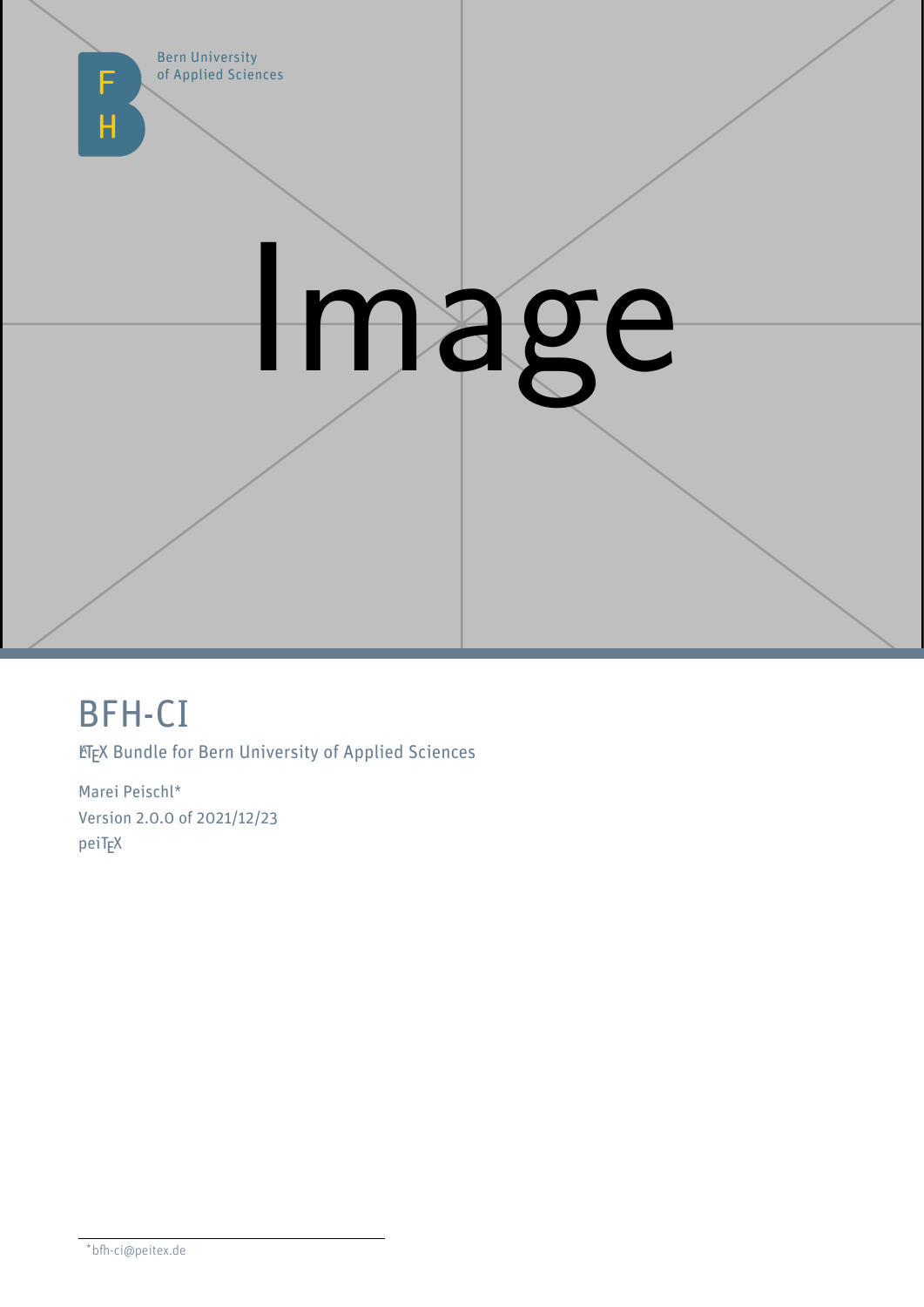# **Contents**

| $\mathbf{1}$   | Quickstart                                                                                                                                                                                                                                                                | 2                                                      |
|----------------|---------------------------------------------------------------------------------------------------------------------------------------------------------------------------------------------------------------------------------------------------------------------------|--------------------------------------------------------|
| $\overline{2}$ | Helper packages<br>2.1<br>2.1.1<br>2.1.2<br>2.2<br>2.3<br>2.3.1                                                                                                                                                                                                           | 3<br>3<br>$\overline{3}$<br>3<br>4<br>4<br>4           |
| 3              | The base layout for text documents                                                                                                                                                                                                                                        | 4                                                      |
| 4              | Additional layout modules<br>4.1<br>listings module $\ldots \ldots \ldots \ldots \ldots \ldots \ldots \ldots \ldots \ldots$<br>4.2<br>4.3<br>4.3.1<br>4.3.2<br>4.4<br>The general purpose box $\ldots \ldots \ldots \ldots \ldots \ldots \ldots \ldots$<br>4.4.1<br>4.4.2 | 5<br>5<br>6<br>6<br>7<br>$\overline{7}$<br>7<br>8<br>8 |
|                | 4.5                                                                                                                                                                                                                                                                       | 9                                                      |

# <span id="page-1-0"></span>1 Quickstart

BFH-CI provides mechanisms for different types of documents. Most mechanisms exist among all types. These can be extended by using the BFHModule mechanism (see [sec](#page-4-0)[tion 4\)](#page-4-0).

The release includes the following example files:

- DEMO-BFHPub.tex The source to this document. General example for print publications. There are some more specific variants for project proposals (DEMO-BFHProjektProposal.tex) or fact sheets (DEMO-BFHFactsheet.tex).
- DEMO-BFHBeamer.tex Beamer presentations. There's also a variant with a sidebar in DEMO-BFHBeamer-Sidebar.tex

DEMO-BFHThesis.tex Thesis template including an affidavit and additional title fields.

DEMO-BFHLetter.tex Letters using bfhletter a layouting wrapper package for scrletter.

DEMO-BFHSciPoster.tex Scientific posters based on tcolorbox's poster library.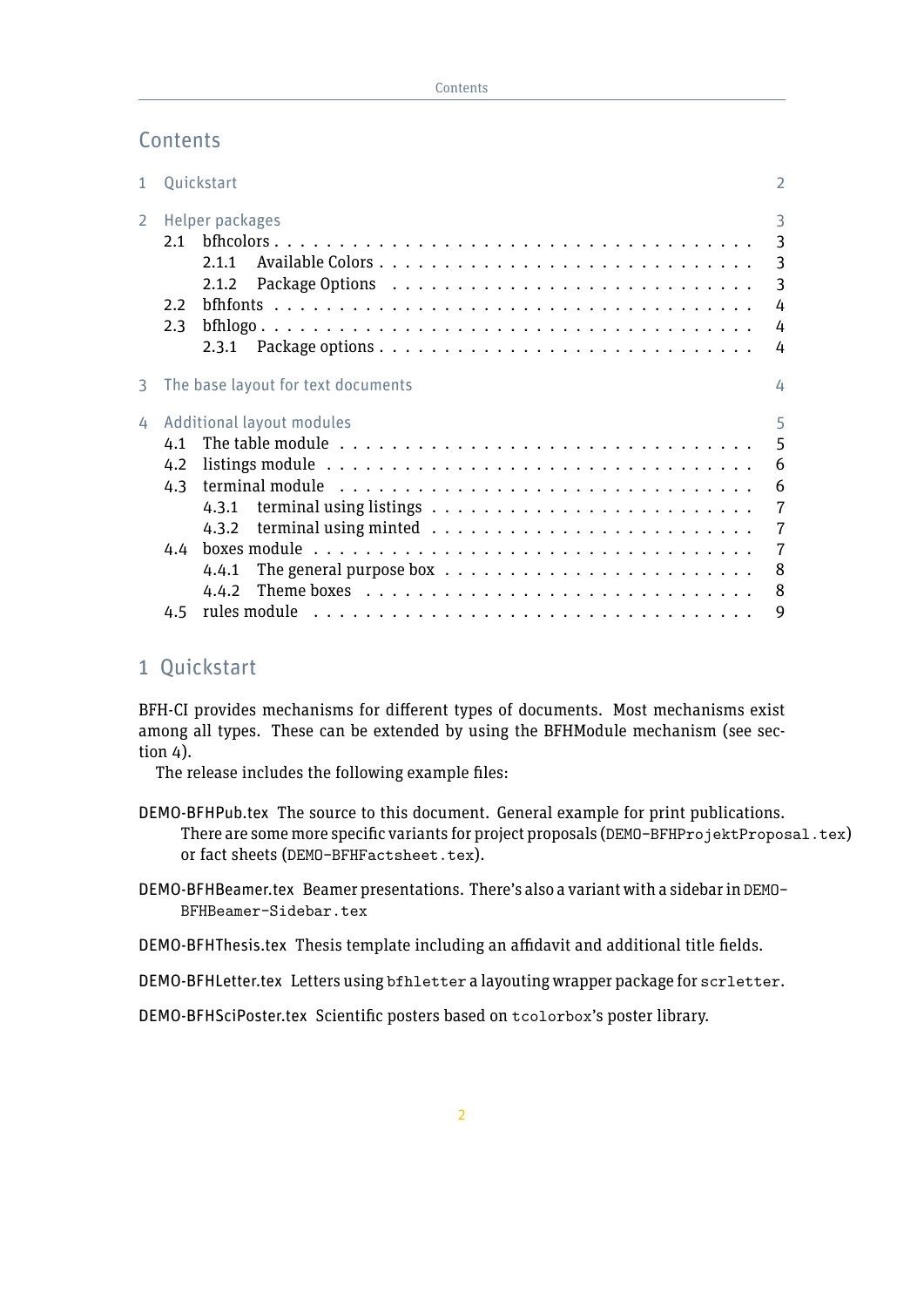It might be useful to start a new document using one of these example files. An extended variant of this documentation and general advice for LaTeX users can be found at [https:](https://latex.ti.bfh.ch) [//latex.ti.bfh.ch](https://latex.ti.bfh.ch)

# <span id="page-2-0"></span>2 Helper packages

The basic design elements for BFH-CI are implemented by the packages bfhcolors, bfhfonts and bfhlogo. The latter one is not included in the CTAN Releas due to trademark restrictions. Users can download it from the internal GitLab. Detailed Information can be found at the installation instructions at <https://latex.ti.bfh.ch>.

These packages will be loaded automatically if one of the bfh-classes or the letter package are loaded.

The classes bfhpub and bfhthesis as well as the beamerarticle-mode of bfhbeamer also load the bfhlayout package. It provides the basic layout functionality without a documentclass requirement. Though it should not be loaded without a KOMA-Script class.

#### <span id="page-2-1"></span>2.1 bfhcolors

#### <span id="page-2-2"></span>2.1.1 Available Colors

The following table shows all by bfhcolors defined colors. For their usage please have a look at the xcolor documentation.



#### <span id="page-2-3"></span>2.1.2 Package Options

The colormode option can be used to select the correct definitions for the output. The names match the design guideline.

colormode=4CU 4 colors uncoated paper (default)

colormode=4CC 4 colors coated paper

colorode=RGB RGB colors for screens or beamer presentations

colormode=SW grayscale for internal documents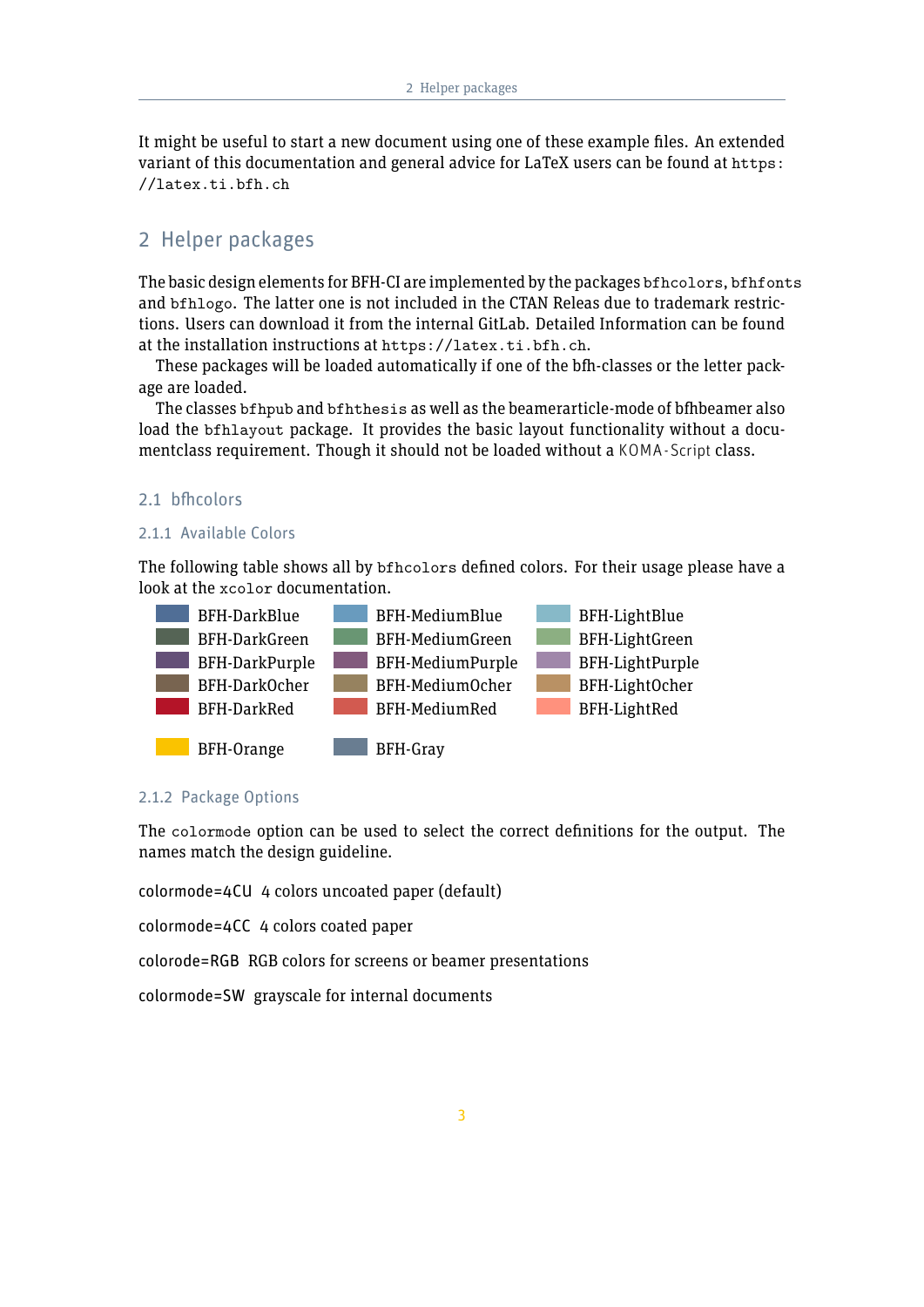#### <span id="page-3-0"></span>2.2 bfhfonts

The CI guideline generally requires the Fonts Unit Slab Pro and Unit Rounded Pro. Due to license restrictions these cannot be published together with BFH-CI. BFH-CI provides fallbacks for Source Serif Pro and Nunito which will be loaded if the official fonts cannot be found. If you want to use the official fonts please have a look at the installation instructions at <https://latex.ti.bfh.ch>.

These changes have been approved by the communications department and can be used as full replacements.

 $bf$  bfhfonts will try to load fontspec and only use Type 1 fonts if pdf $_{\rm EEX}$  is used to compile the documents.

#### <span id="page-3-1"></span>2.3 bfhlogo

The bfhlogo package provides translations of the word marks of the BFH logo. Generally this package will use the base language but there's also an option to provide multi language support.

#### <span id="page-3-2"></span>2.3.1 Package options

- language= The language options accepts the self explaining values de, fr, en, de fr, de fr en.
- invert-logo-colors=true/false This option can be used to invert the logo colors. It's internally used in some poster and beamer elements.
- trilingual/bilingual/monolingual These keys only exist for compatibility reasons and will be mapped to the corresponding language= options.

# <span id="page-3-3"></span>3 The base layout for text documents

The base mechanism for all text documents is provided using the bfhlayout package. bfhpub and bfhthesis load this package. The other bfh-classes provide the functionality differently. Please have a look at the corresponding demo files if you use want to create another document type.

bfhpub and bfhthesis will pass all their document class options to this package.

titleimage-ratio= This choice key accepts the values  $12$  (1:2), 13 (1:3), 23 (2:3), 34 (3:4), 56 (5:6) , 1011 (10:11). It will adjust the size of the colored area or titlegraphic on the titlepage. For bfhthesis some values might be forbidden if the title information takes too much space.

The value is initialized to titleimage-ratio=12. the value will be ignored if no titlepage is generated e. g. with titlepage=false.

invert-title=true/false This switch toggles the color of text & logo on the titlepage. If set to true, the base colors of titlepage (BFH-Orange/BFH-Gray) are switched.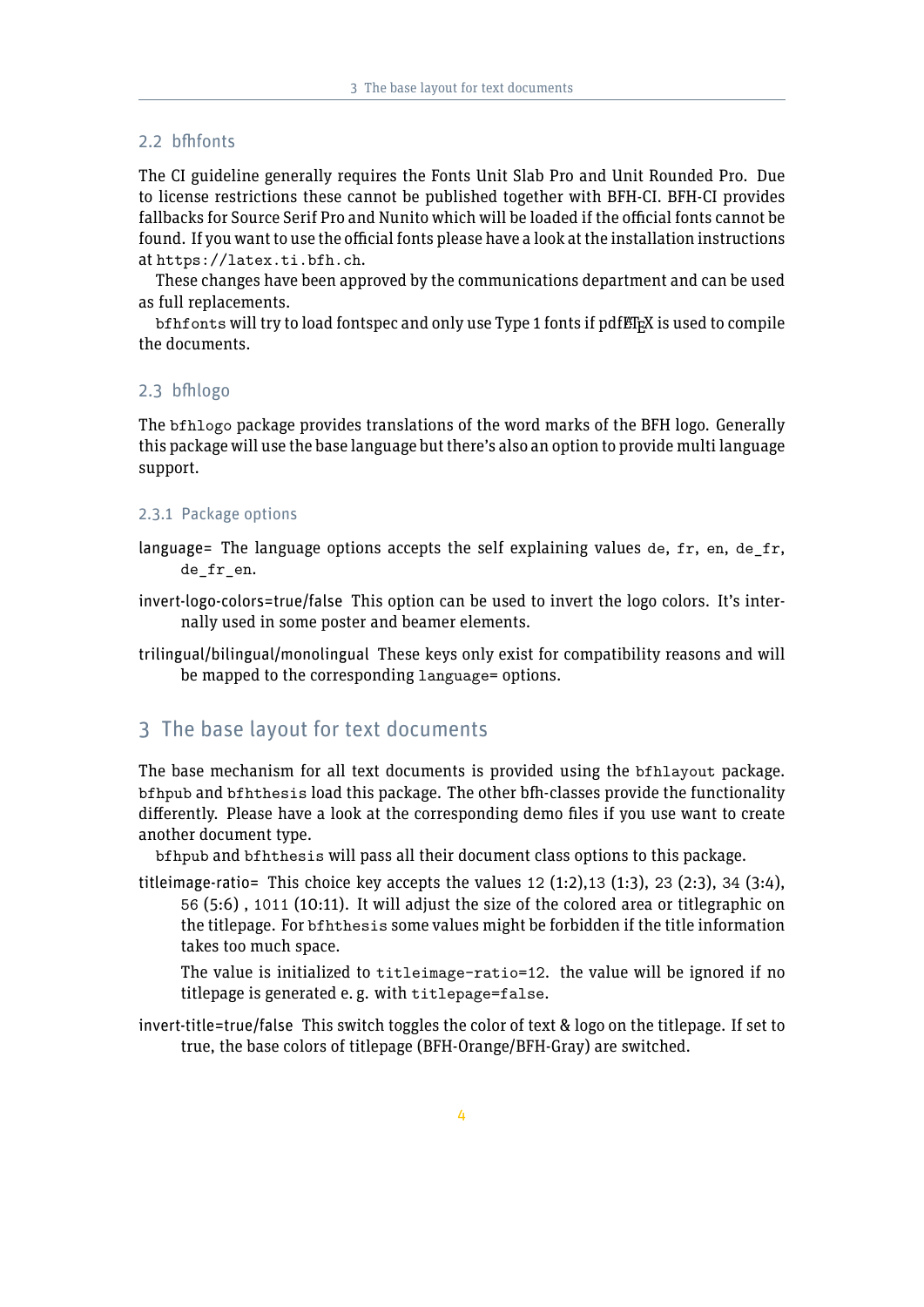# <span id="page-4-0"></span>4 Additional layout modules

To support some layout elements among all document types BFH-CI introduces the Macro

\LoadBFHModule{<List of Modules>}

These modules can be used to extend the basic mechanisms on additional elements. Currently there are 3 Modules prepared:

- $\blacktriangleright$  tabular
- $\blacktriangleright$  listings
- $\blacktriangleright$  terminal
- $\blacktriangleright$  boxes
- $\blacktriangleright$  rules

The corresponding filenames following the structure bfh-layout-<modulename>.cfg. User defined modules can be added.

# <span id="page-4-1"></span>4.1 The table module

This module is automatically loaded by all document types beside bfhletter.cls.

```
\LoadBFHModule{tabular}
```
BFH-CI should used colored tabulars. It combined all necessary adjustments in the \setupBfhTabular macro. It will adjust the rowcolor using xcolor. To use the recommended tabular setup one could use:

```
\begin{table}
        \centering
\setupBfhTabular
\begin{tabular}{lll}
\rowcolor{BFH-tablehead}
Header 1&Header 2&Header3\\\hline
Content 11&Content 12&Content 13\\\hline
Content 21&Content 22&Content 23
\end{tabular}
\caption{table caption}
\label{table-label}
\end{table}
```
To simplify the usage the bfhlayout also provides a bfhTabular environment. The upper example would be equal to: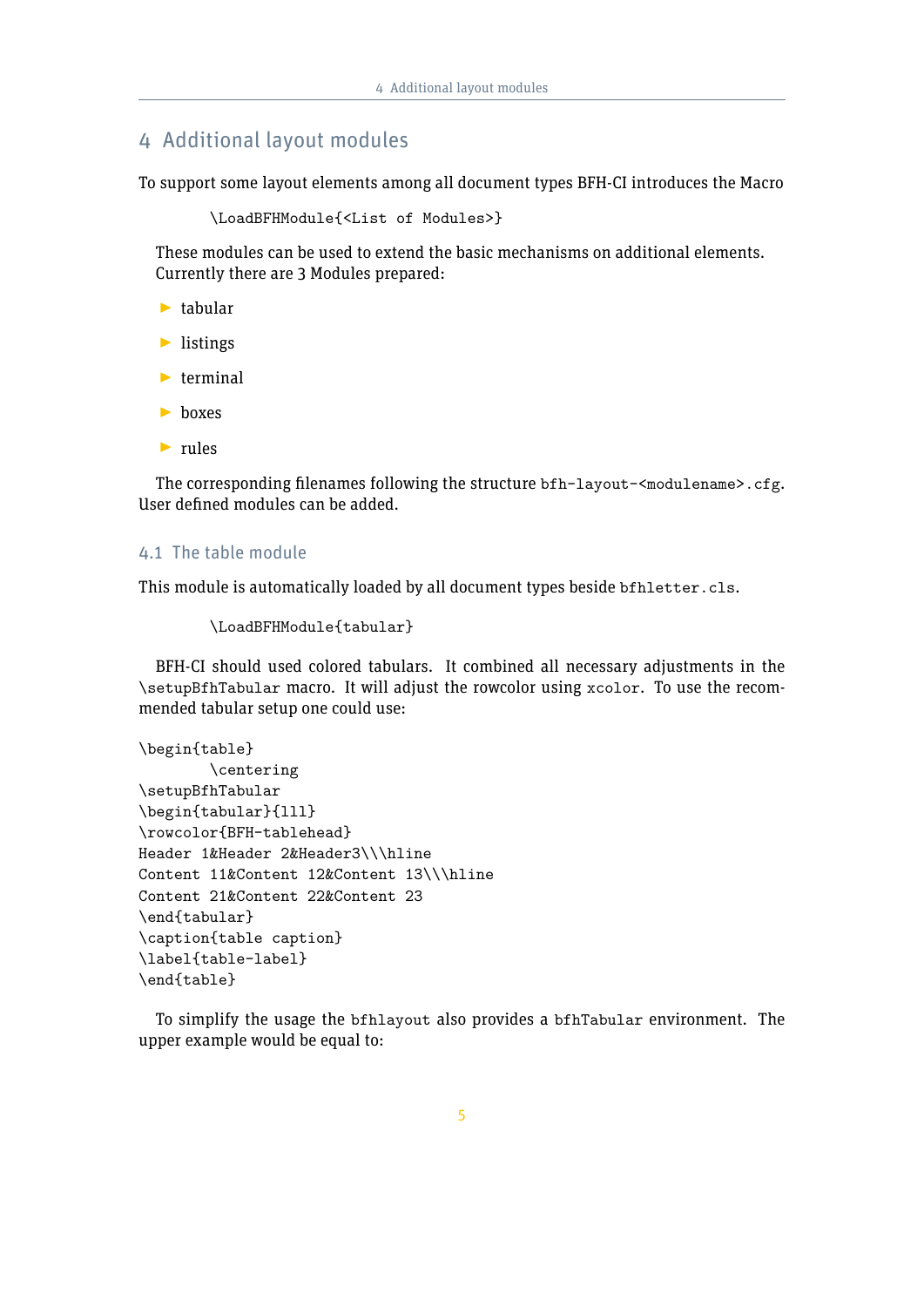| Header 1 | Header 2 Header3                 |  |
|----------|----------------------------------|--|
|          | Content 11 Content 12 Content 13 |  |
|          | Content 21 Content 22 Content 23 |  |

Table 1: table caption

```
\begin{table}
\begin{bfhTabular}{lll}
Header 1&Header 2&Header3\\
Content 11&Content 12&Content 13\\
Content 21&Content 22&Content 23
\end{bfhTabular}
\caption{table caption}
\label{table-label}
\end{table}
```
In case the package tabularray is loaded the tabular module will also implement a tblr environ to use the layout. For further usage information please have a look at the tabularray documentation.

```
\begin{bfhTblr}{lll}
Header 1&Header 2&Header3\\
Content 11&Content 12&Content 13\\
Content 21&Content 22&Content 23
\end{bfhTblr}
```
#### <span id="page-5-0"></span>4.2 listings module

Loades the listings package and adjusts colors for the listing environments to match the CI.

# <span id="page-5-1"></span>4.3 terminal module

Provides some terminal mechanisms to be similar to OSX and ubuntu terminals. The mechanism is based on tcolorbox and either listings or minted can be used as listing engine.

The syntax was adapted from internal packages providing this functionality. Therefore the syntax for adjusting the terminal propmts is slightly different for the minted engine in contrast to listings.

The following examples show the difference.

Please pay attention to the fact that the current implementation to change the prompt needs global assignments. A reset at start of a new terminal environment might be required.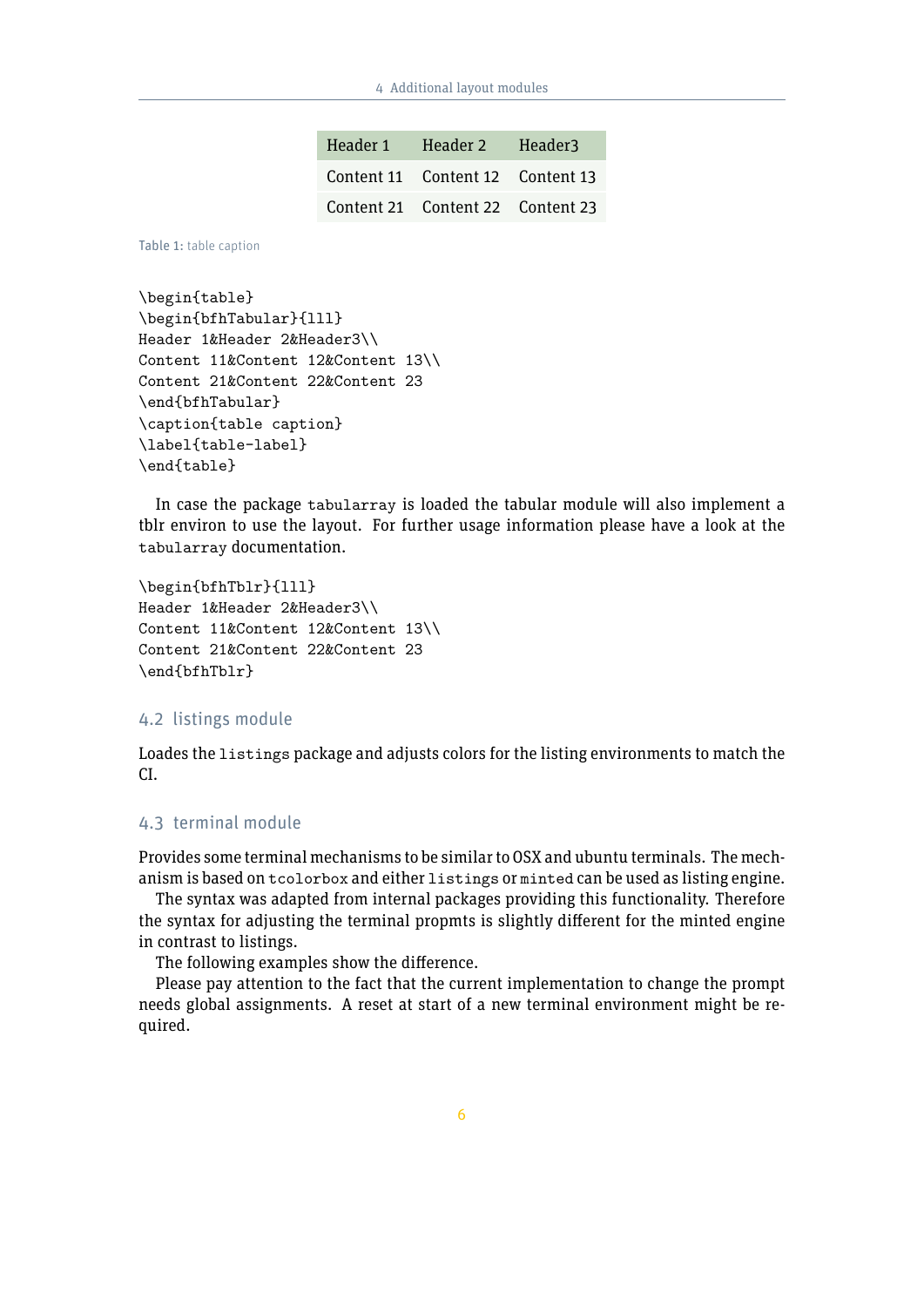### <span id="page-6-0"></span>4.3.1 terminal using listings

|                                |          | $\blacksquare$                 |          |
|--------------------------------|----------|--------------------------------|----------|
| student@ubuntu:~\$             | whoami   | user@remotehost                | whoami   |
| student                        |          | root                           |          |
| student@ubuntu:~\$             | sudo su  | root@macintosh:~#              | hostname |
|                                |          | ubuntu                         |          |
| root@ubuntu:~#                 | hostname | root@macintosh:~#              | ssh      |
| ubuntu                         |          | bob@remotehost                 |          |
| root@ubuntu:~#                 | ssh      | bob@remotehost's password:     |          |
| bob@remotehost                 |          | Linux remote host              |          |
| student@remotehost's           |          | 2.6.32-5-686 #1 SMP Sun Sep 23 |          |
| password:                      |          | 09:49:36 UTC 2012 1686         |          |
| Linux remote host              |          | You have mail.                 |          |
| 2.6.32-5-686 #1 SMP Sun Sep 23 |          | Last login: Wed Oct 16         |          |
| 09:49:36 UTC 2012 1686         |          | $01:12:35$ 2012 from localhost |          |
| You have mail.                 |          |                                |          |
| Last login: Wed Oct 16         |          | user@remotehost:~\$            | whoami   |
| $01:12:35$ 2012 from localhost |          | user                           |          |
|                                |          | user@remotehost:~\$            |          |
| user@remotehost:~\$            | whoami   |                                |          |
| user                           |          |                                |          |
| user@remotehost:~\$            |          |                                |          |

### <span id="page-6-1"></span>4.3.2 terminal using minted

This section is commented because minted has to be set up to use it. In case this should be used minted has been loaded before the terminal module.

# <span id="page-6-2"></span>4.4 boxes module

The boxes module provides box environments based on the BFH coporate identity. All of them follow the same syntax:

```
\begin{ENV_TYPE}[COLOR_OPTION]{BOX TITLE}
Some text displayed in the color box.
\end{ENV_TYPE}
```
General use of the BFH notification box environment.

```
\begin{NOTIFICATION_TYPE}
Some text displayed in the color box.
\end{NOTIFICATION_TYPE}
```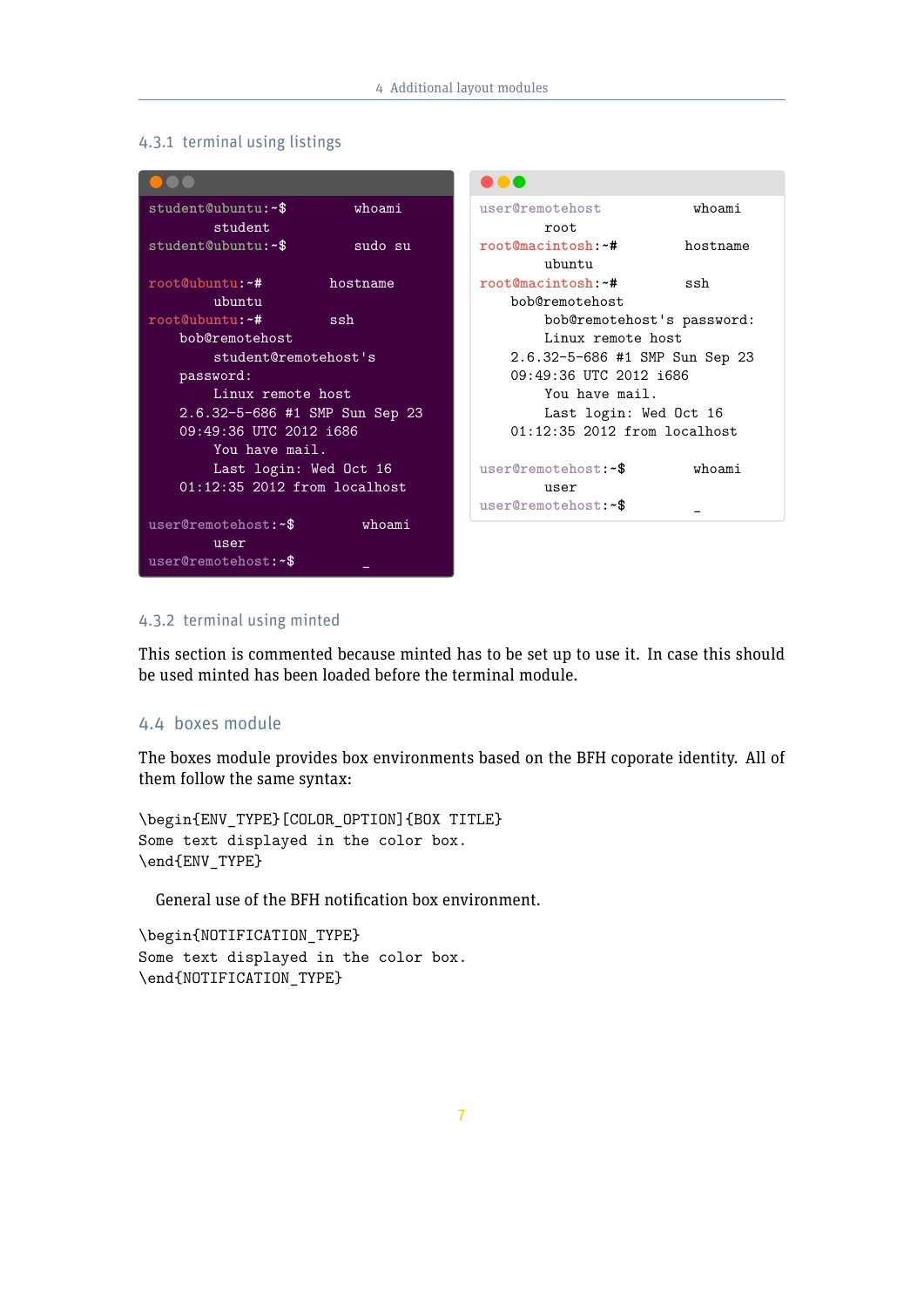#### <span id="page-7-0"></span>4.4.1 The general purpose box

The BFH color box using the option to set user defined color.

```
\begin{bfhBox}[BFH-MediumBlue]{\texttt{bfhBox}}
Color provided by \texttt{bfhcolors} package: \texttt{BFH-MediumBlue}
\end{bfhBox}
```
**bfhBox**

Color provided by bfhcolors package: BFH-MediumBlue

The box without the color option falls back to default color box in BFH medium green.

```
\begin{bfhBox}{\texttt{bfhBox}}
Color provided by \texttt{bfhcolors} package: \texttt{BFH-MediumGreen}
Default color
\end{bfhBox}
```
#### **bfhBox**

Color provided by bfhcolors package: BFH-MediumGreen Default color

# <span id="page-7-1"></span>4.4.2 Theme boxes

\begin{bfhAlertBox} Some text to emphasis. \end{bfhAlertBox}



\begin{bfhWarnBox} Some text to emphasis. \end{bfhWarnBox}



\begin{bfhNoteBox} Some text to emphasis. \end{bfhNoteBox}

**i** A note box.